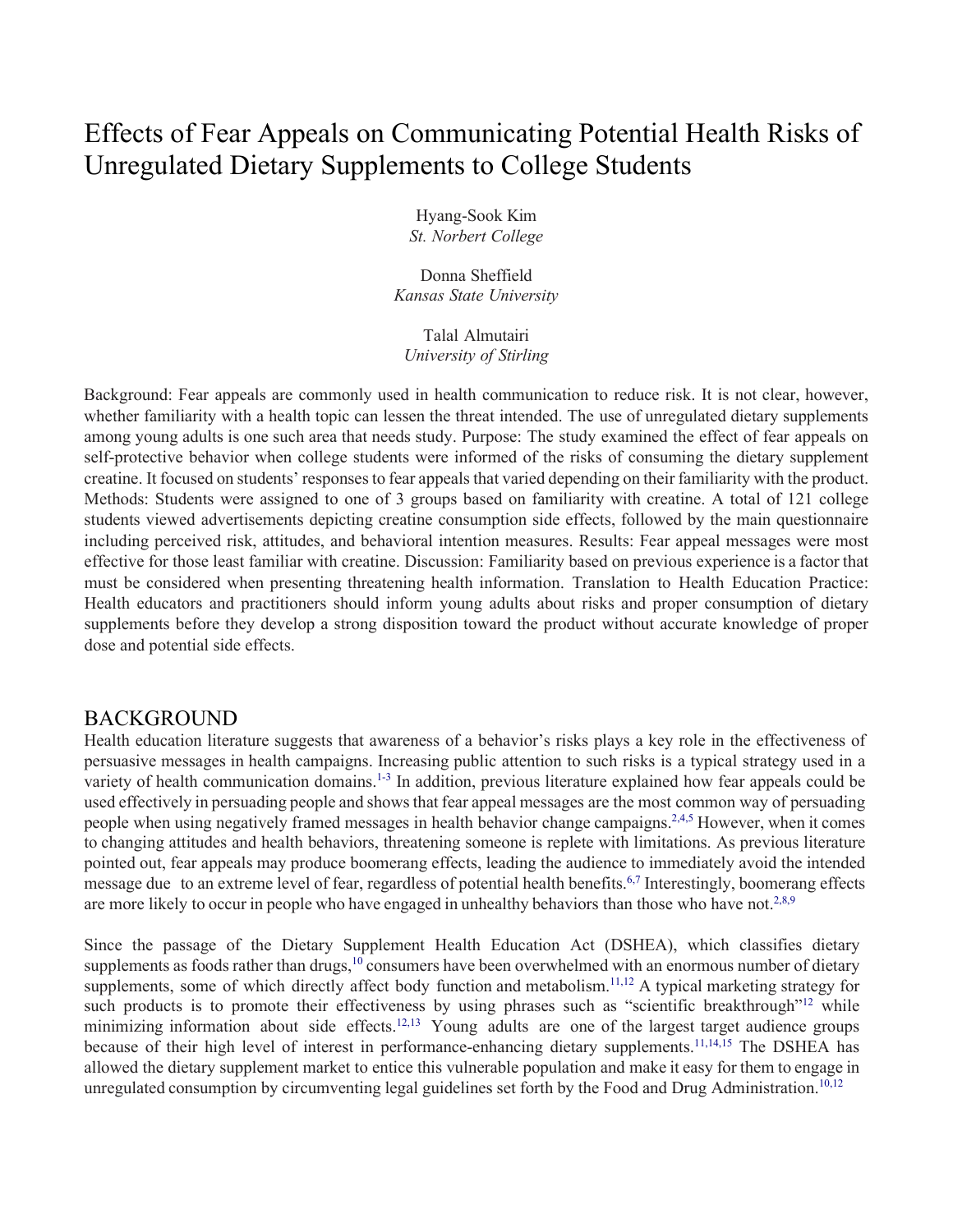Creatine is a naturally produced amino acid found mainly in muscles. The role of creatine is to regenerate adenosine triphosphate by breaking it down when an individual needs energy during high-intensity, short-duration exercise most popular performance-enhancing supplements among college [students.](https://students.18)<sup>18</sup> In the United States alone, a 2009 report estimated that roughly \$2.7 billion dollars was spent on creatine each year,<sup>19</sup> and creatine-based dietary supplements are still one of the top sellers in the [marketplace.](https://marketplace.20)<sup>20</sup> Judging by creatine's popularity,  $18,19,21$  the typical marketing strategy is to attract young consumers by touting the effectiveness of creatine in building muscle and shaping an such as lifting weights or sprinting.<sup>16,17</sup> Because of its effects on muscles of the human body, creatine is one of the attractive body.<sup>12</sup>

 The safety as well as effectiveness of using creatine for athletic performance has not been fully proven, especially with regard to its long-term effects.<sup>17,19,21-23</sup> Several athletic associations, including the National Collegiate Athletic In addition, evidence of these side effects is inconclusive because the dietary supplement market constantly Association, restrict the excessive use of creatine, citing concerns that overdose of pure creatine supplements may cause serious side effects such as kidney damage and hormone alteration, especially among young athletes.<sup>22,24-26</sup> introduces many newer forms of creatine supplements,<sup>19,27,28</sup> though numerous anecdotal accounts illustrate adverse side effects, such as kidney dysfunction, effects on the body's creatine and insulin production, diarrhea, and other gastrointestinal [problems.](https://problems.18)[18](#page-8-7) 

 Because of widespread use among young adults, along with the supplement industry's aggressive marketing of dietary supplements, including creatine,<sup>13</sup> creatine seemed to be the appropriate supplement to test whether or not a fear- based health advertising campaign could persuade people, especially young adults, to be cautious when using this product and to test whether or not actual experience with the supplement would moderate the effect of a high threat message.

### Fear Appeal Message Campaigns

Health information campaigns have used fear appeal techniques to inform about risks. Witte<sup>6</sup> defined fear as "negatively-valenced emotion, accompanied by a high level of arousal, and is elicited by threat that is perceived to be significant and personally relevant."<sup>(p331)</sup> Fear can be instilled by health campaign messages that contain "smokers like you ... "), or "gory pictures" (e.g., visual images of damaged lung of heavy smokers).<sup>6</sup> A fear appeal is a way to express negatively framed messages and a theory of behavior modification that uses a persuasive message "gruesome content" supported by graphic language, technical explanations, "personalistic language" (e.g., threatening an adverse [consequence.](https://consequence.29)<sup>29</sup>

### Popular Health Behavior Change Models

 Numerous models exist that demonstrate the impact of fear-arousing messages on attitude and behavior changes. These models focus on fear factors that affect attitudes, intentions, and behaviors.<sup>30-32</sup> Most fear appeal models imply a physical threat. Those concerned with preventive health behavior often believe that higher perceptions of risk result in adaptive responses toward health threats. But this is not always the case. Several health behavior models suggest that emotions and coping mechanisms also come into play.<sup>6</sup>

 Rosenstock's seminal work on the Health Belief Model (HBM) suggests that individuals direct their behavior to avoid risks based on their perceptions of (*a*) various conditions for a health issue and (*b*) benefits gained by taking the recommended [action](https://action.33) or the cost paid for absence of the action.<sup>33</sup> When the threat level of a health concern is high based on the perceived susceptibility (i.e., how likely they are to be exposed to health risks) and perceived severity (i.e., how dangerous the health issue is), people are likely to act to prevent occurrence of such risks. The final decision to act comes after weighing benefits and costs of the action. Then, confidence in their ability to perform the action (i.e., self-efficacy) eventually leads them to initiate a healthy behavior.<sup>33-35</sup>

 In line with the effects of threats and efficacy on one's behavior change, the Extended Parallel Process Model (EPPM) explains how persuasive messages work (or fail) in any situation.<sup>6</sup> This model describes "a parallel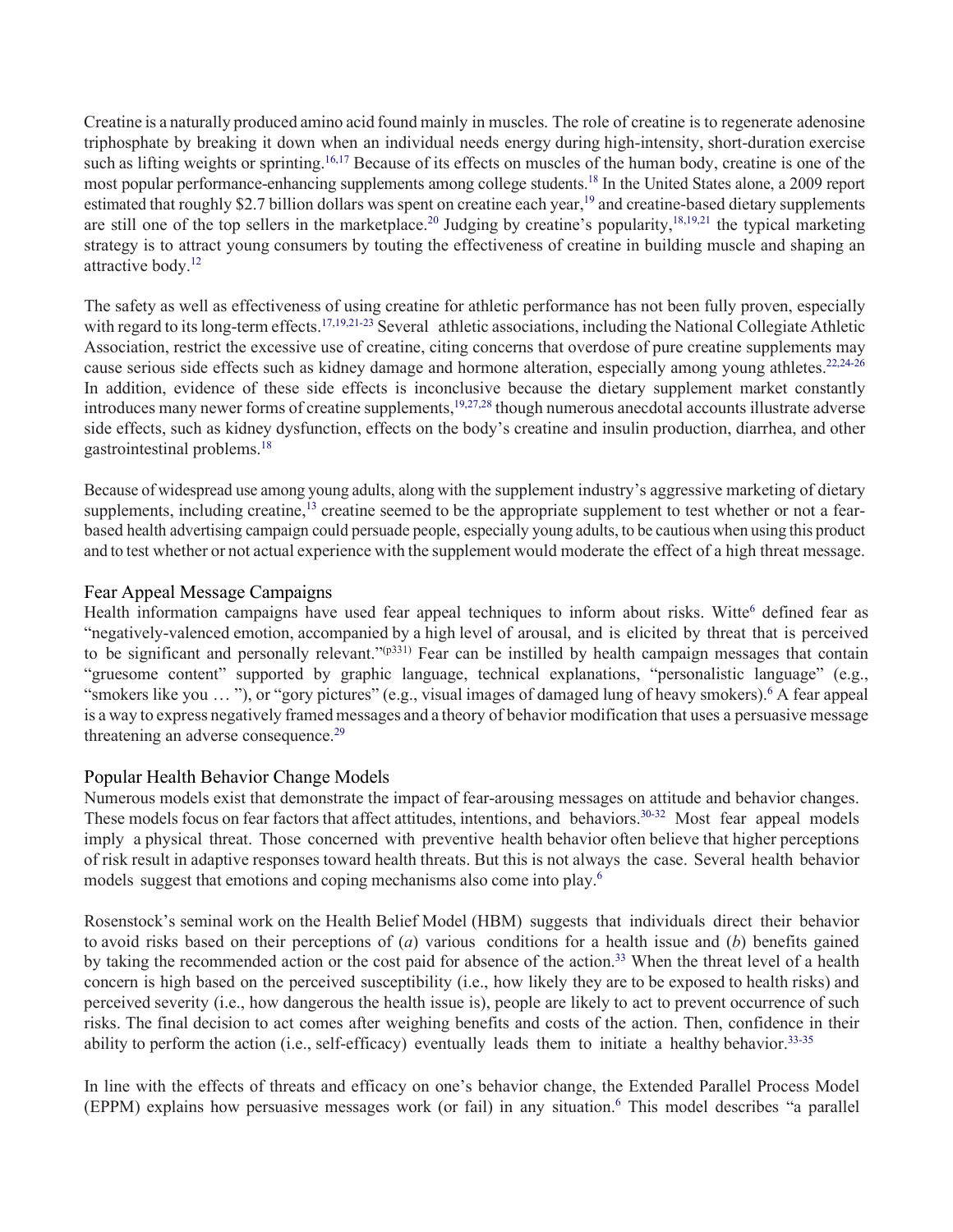approach to explain how individuals process and respond to threatening messages."<sup>29 (p28)</sup> The EPPM refers to "both the emotional and cognitive factors associated with message processing and relates these processes to fear ways: judgment of threats and solution for the threats. After cognitive evaluations, 2 different responses result in one of 3 outcomes: no response, acceptance, or rejection of the [message](https://message.29).<sup>29</sup> If the level of fear outweighs the ability conclusion of another study about fear appeal messages. Keller and Block<sup>37</sup> indicated that when the extent of fear is too high, "one may engage in defensive denial of the message by denying either the existence of a problem or its importance."<sup>p448</sup> Witte's EPPM explains that excessive feelings of fear in combination with low self-efficacy (the belief that one can do little or nothing to alter a threat) results in the rejection of health messages and are associated with risky [behaviors](https://behaviors.36).<sup>36</sup> appeals' success or failure."<sup>29 (p28)</sup> According to the EPPM, fear appeal messages direct cognitive evaluations in 2 to solve the problem, individuals tend to ignore or avoid message warnings.<sup>6,29,36</sup> This is consistent with a

threat and coping appraisal.<sup>30,38</sup> The theory posits that people's intentions to protect themselves are weakened by Rogers' Protection Motivation Theory (PMT) also attempts to explain the process of behavioral change in terms of the perceived costs of the advocated risk-reducing behavior and the perceived benefits of the opposing riskenhancing behavior.

According to PMT, environmental and personal factors combine to pose a potential health [threat.](https://threat.38)<sup>38</sup> The threat message initiates 2 cognitive processes: threat appraisal and coping appraisal. The threat appraisal process evaluates the factors associated with the behavior that potentially creates danger, including the intrinsic and extrinsic rewards accompanying the behavior, the severity of the danger, and one's vulnerability to it. The coping-appraisal process evaluates one's ability to cope with and avert the threatened danger (*self-efficacy* and *response efficacy*), balanced *protective motivation*. Thus, the adoption of a health behavior is a temporal process from motivation, to decision, then to action. The threat to health is posited to be the stimulus to contemplate protection motivation, followed by with the costs associated with protective behavior (*response cost*). These 2 appraisal pathways combine to form the decision to take action or the intention to act. This intention then leads one to carry out the decision, to encounter difficulties, and to either succeed or fail.<sup>38</sup>

 Prior research has provided considerable support for the role of the major PMT constructs in predicting one's behavioral intention in a variety of behavioral [contexts.](https://contexts.39)<sup>39</sup> Sample topics include smoking cessation,<sup>31,40,41</sup> condom use and HIV prevention,  $32,42,43$  cancer prevention,  $44,45$  and drinking and driving.  $46,47$  Most of these studies have manipulated one or more of the PMT constructs to assess short-term impact on behavioral intention.

 In general, the factors underlying the threat appraisal and coping appraisal processes have been studied separately, motivated to engage in desirable health behaviors not only to avoid health risks but also to avoid social or interpersonal risk.<sup>38</sup> In fact, it appears that many researchers argue that risk perception does not adequately explain people's intentions to avoid risks and that fear should be added as an affective mediator.<sup>6,43</sup> In the case of creatine, individuals might be motivated by peer pressure, body image, or athletic performance goals. though occasionally threat or coping appraisal has been studied as a [whole](https://whole.43).<sup>43</sup> According to the PMT, people can be

 The literature clearly indicates that fear campaigns can be effective when they provide a way to avoid the consequences.<sup>6</sup> However, the literature also suggests that fear appeals may trigger maladaptive coping mechanisms in individuals with personal knowledge of the product or with those who use or have used it<sup>6</sup>; for example, smokers who are fully aware of the dangers but continue to smoke or, as in the case of cigar smokers, who actually organize occasions to celebrate their use of the product. There are also questions concerning the effectiveness of fear campaigns when scientific evidence is unclear for either the benefits or the harm related to a product, as is the case with many dietary supplements, including creatine. The limitations for the fear appeal are of concern to advertisers, who may wish to create such a campaign, and to public relations people who may find their company the target of such a campaign.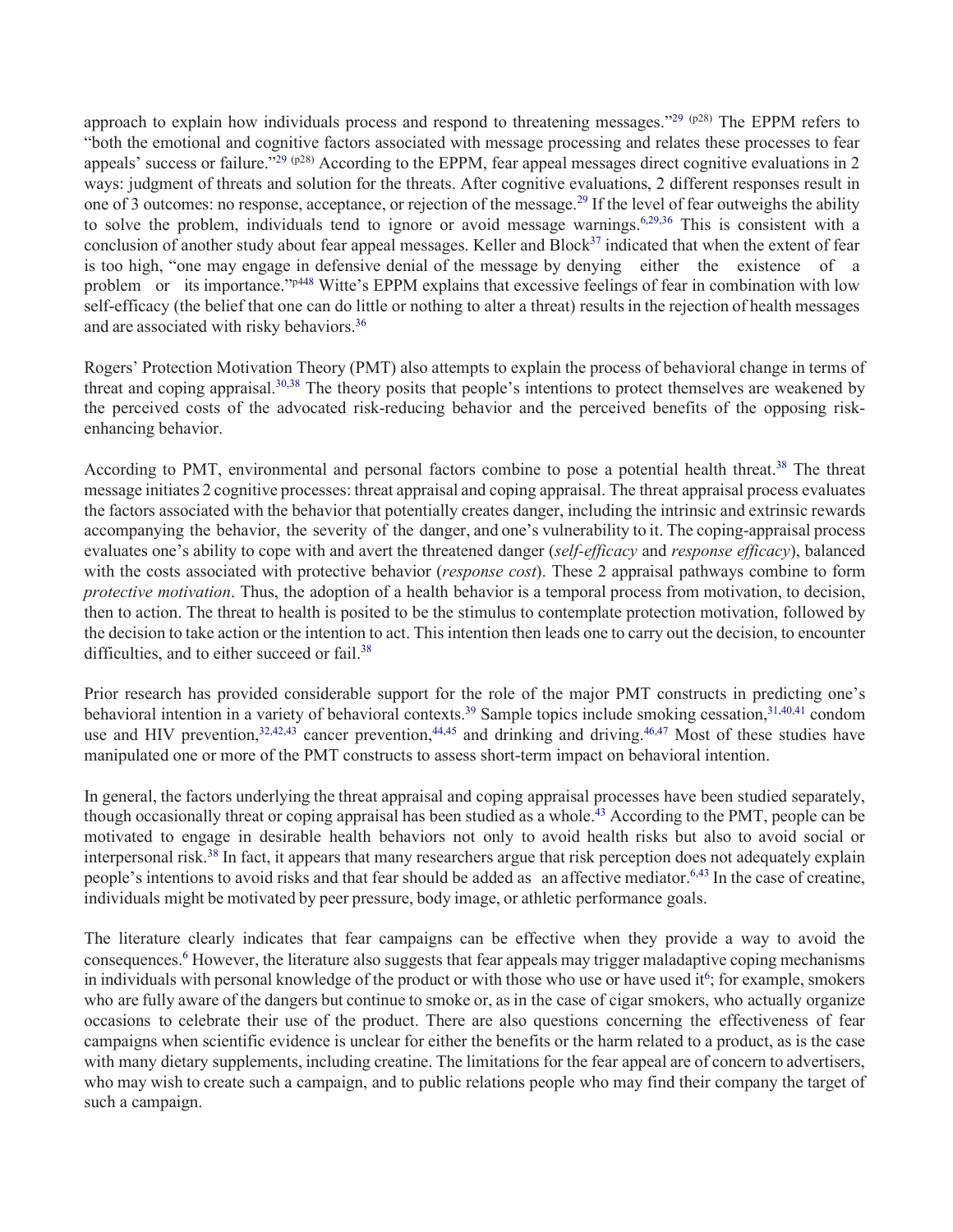## PURPOSE

 This study will address a possible limitation of fear appeals; specifically, can they influence attitudes toward a product for which no clear scientific evidence of harm exists? We will try to answer the questions: Are fear appeal consuming creatine? How is the effectiveness of the message tempered by actual use of the product or familiarity with it? Are fear appeals effective when only anecdotal evidence exists, and what are the limiting factors of familiarity with the product on such a campaign? Based on the literature, we formulated the following 3 hypotheses. messages effective in a health campaign aimed at persuading college students to change attitudes toward

- advertisements than those with prior experience with the product. H1: Those with no familiarity with creatine will report higher perceived risk after viewing fear-inducing
- H2: Fear appeal advertisements will produce a stronger negative attitude toward creatine in students with no familiarity with the product.
- H3: After exposure to the fear appeal advertising, those with no familiarity with creatine will express stronger intentions to avoid creatine in the future than those who are somewhat familiar with creatine and those who actually use it.

# METHODS

 One hundred and twenty-one participants were drawn from a convenience sample of mass communication classes at Kansas State University. The Institutional Review Board of the university approved the study. They were told they would be evaluating potential advertisements for a campaign involving dietary supplements. The average age of this group was 20.6, with freshmen making up 37.2% of the group, sophomores making up 24.8%, juniors at 14.9%, seniors at 14%, and graduate students making up the remaining 5.8% of the participants. Seventy-eight of the participants were female and 42 were male (with one participant not indicating sex).

 Of the 121 participants, 22 had never heard of creatine. This group is designated NF, which means Of this group, 17 had used creatine and one was still using it, referred to as group MF, which means *more familiar*. *nonfamiliar*. Eighty-one participants knew of creatine but had never used it and are referred to as SF, which means *somewhat familiar*.

 There were significant differences in terms of men and women with regard to familiarity with creatine. There were about 3 women to each man in the NF group, and only 2 women had actually used creatine. There was no difference among the 3 groups in terms of satisfaction with physical appearance, exercise habits, overall health consciousness, or intensity of workouts. Participants spent on average 5.8 hours per week exercising. This consisted of full- body training including such activities as cardiovascular exercise, weight training, and aerobics. Once participants completed the whole experiment session including posttest questionnaire, they were debriefed that the content of the advertisement was not scientifically verified.

## Fear Appeal Stimulus

 Three advertisements were created ostensibly for comparison. Each advertisement in the campaign had the headline "Big dreams? There are no shortcuts." There was a graphic image involving a subject in the age range of the participants. In one the image depicted an emaciated methamphetamine user. In the second, the body was distorted with a chain replacing the backbone. The third advertisement was of an athletic male with his face in the shadows. The copy read:

 You should not take more than the 20-gram dose for more than four to five days at a time. Overdose can result in dangerous side effects including dehydration, which may lead to impaired thermoregulation and subsequent heat exhaustion. Other reported side effects include breast formation in men (gynecomastia), hair loss (men), hair growth (women) and stunted growth in children. Unexplained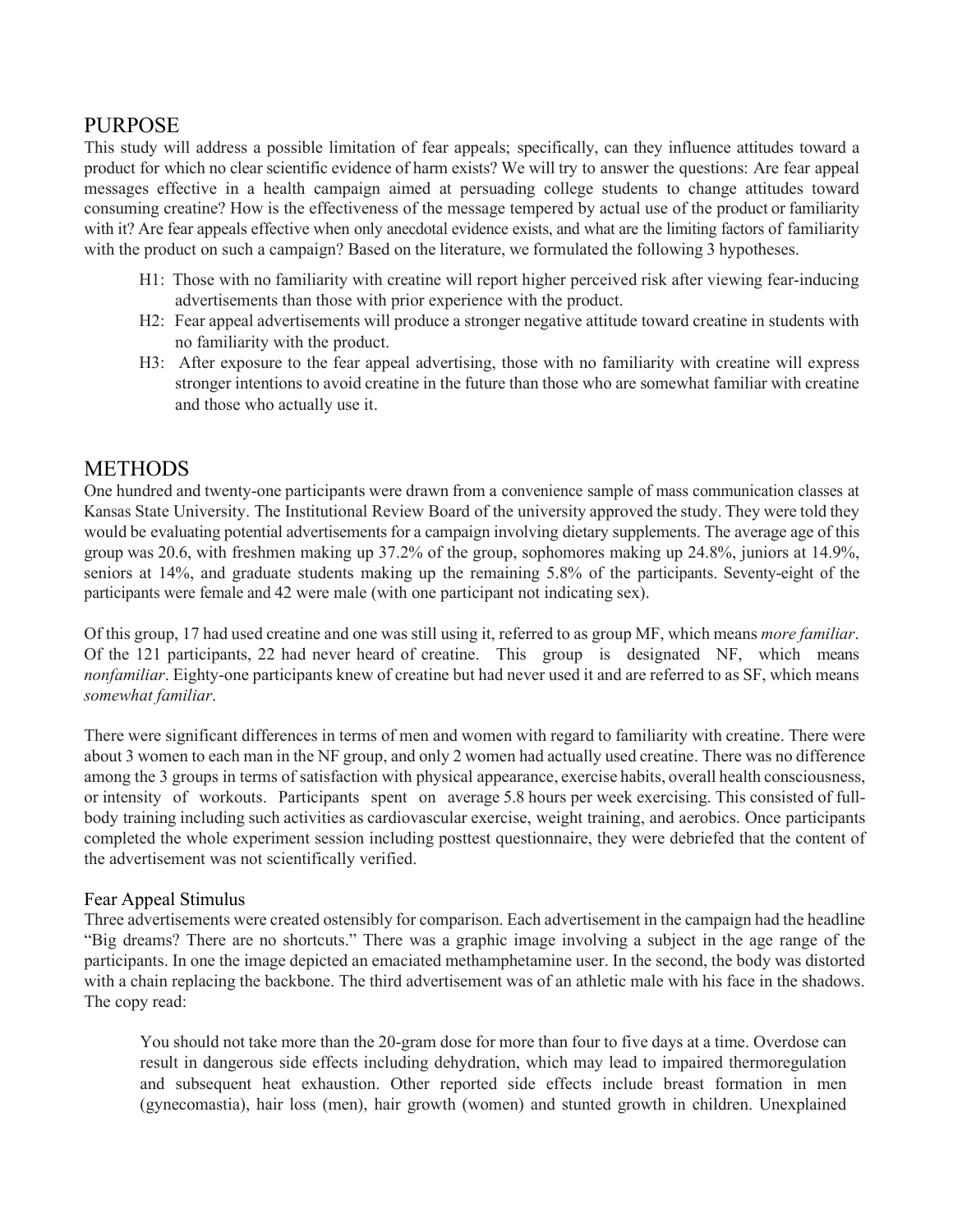incidences of aggression and acne have also been linked to creatine use.

There was no information suggesting a recommended response. Coping mechanisms were presumed to be irrelevant in this context because refraining from creatine use is 100% effective for avoiding the risks incurred. Literature suggests that creatine users are more likely to ignore this high-threat, no-efficacy message. $2,8,9$ 

 It should be pointed out that the images and text were not related and there was no evidence offered to support the wild claims in the text. In truth, claims were made up and in no way should be considered to represent real concerns about creatine.

## Procedure and Measures

 After signing informed consent forms and receiving instructions about the procedure, participants were first asked the real questions measured attitude about dietary supplements in general ( $\alpha$  = .74) and creatine specifically ( $\alpha$  = favorable/unfavorable, and harmless/harmful. Perceived risk was measured by asking the participant how much he or she agreed or disagreed with the following statements as measured on a 7-point Likert scale: "It is likely I will of creatine use." "The side effects mentioned in the ads frighten me." "All students should stop using creatine" (α  $= .83$ ). to fill out a survey to report their familiarity with creatine in particular. The participants were then shown the 3 ads, projected for 30 seconds each, on a screen. Following the exposure, participants were given a questionnaire that included cover questions concerning how they would rate the ads, how effective they were, and so on, followed by .82) using a 7-point scale with the paired words good/bad, undesirable/desirable (reverse-coded item), develop physical abnormalities if I keep using creatine." "After seeing the ads, I'm more aware of the consequences

 Intention to use creatine was measured on the same Likert scale with the questions: "I intend to start/continue using creatine" (a reverse-coded item). "If I'm taking creatine, I'll stop." "I intend to talk to my friends about the risks of taking creatine" ( $\alpha$  = .64).

# RESULTS

 employed unweighted mean analysis (type III sum of squares used) to a series of one-way analyses of variance (ANOVAs). In addition, for the pairwise comparison if any significant difference was found among groups, Tukey-Kramer pairwise test was used.<sup>48</sup> No significant outliers were found with regard to dependent variables. To 99% confidence level to reduce type I error. Correlations among dependent variables showed no serious cause for the violation of multicolinearity (all Pearson's *r*s were less than [0.70\).](https://0.70).49)<sup>49</sup> Because the study was biased to unequal sample sizes for the level of familiarity with creatine among groups, it alleviate the issue of homogeneity of variance for the dependent variables, a series of univariate analyses used a

 advertisements than those with prior experience with the product. H1: Those with no familiarity with creatine will report higher perceived risk after viewing fear-inducing

One-way ANOVA showed significant differences between the groups in the direction predicted, which supports hypothesis 1, *F* (2, 118) = 7.95, *P* < 0.01, partial  $\eta^2$  = 0.12. Those who had actually used the product repo the lowest perceived risk (MF:  $n = 17$ ,  $M = 4.56$ ,  $SD = 1.59$ ), whereas those who knew about but never used creatine reported higher perceived risk (SF:  $n = 82$ ,  $M = 5.53$ ,  $SD = 1.24$ ). Participants with no familiarity with creatine reported the highest perceived risk (NF:  $n = 22$ ,  $M = 6.11$ .  $SD = 0.64$ ). Specifically, the mean difference One-way ANOVA showed significant differences between the groups in the direction predicted, which supports between the NF and MF group was the most significantly different (see Table 1).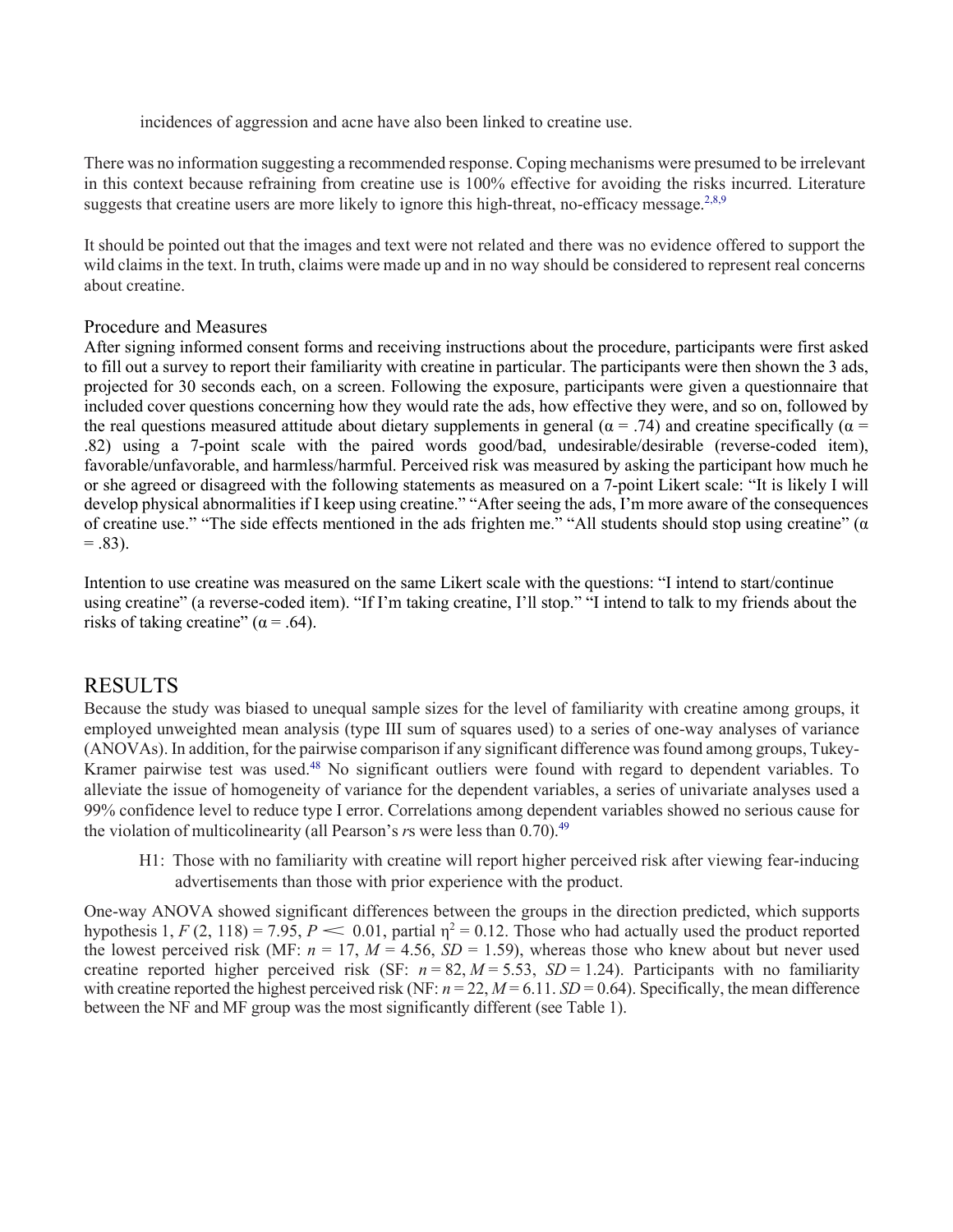<span id="page-5-0"></span>

| Dependent Variables | Group         | Perceived Risks             | Attitude <sup>b</sup> Toward Creatine | Intention to Avoid Creatine <sup>c</sup> |
|---------------------|---------------|-----------------------------|---------------------------------------|------------------------------------------|
| Mean                | NF $(n = 22)$ | $6.11(0.64)^a$              | $6.00(1.42)^a$                        | $5.74(0.70)^a$                           |
|                     | SF $(n = 82)$ | 5.53 $(1.24)$ <sup>ab</sup> | $5.85(1.02)^a$                        | $5.34(1.13)^a$                           |
|                     | $MF (n = 17)$ | $4.56(1.59)^{b}$            | 4.68 $(1.40)^{b}$                     | 4.36 $(1.76)^{b}$                        |
| F(2, 118)           |               | $7.95*$                     | $8.12**$                              | $6.99*$                                  |
| Partial $\eta^2$    |               | 0.12                        | 0.12                                  | 0.11                                     |

Analysis of Variances for Dependent Variables<sup>a</sup> TABLE 1

 The mean difference is significant at the .05 level. \**P* < .01. \*\**P* < .001. Means with no subscript in common differ at  $P < 0.01$  using Tukey-Kramer post hoc comparisons.

 NF indicates nonfamiliar group; SF, familiar but never used group; MF, familiar and actually used group. Means are unweighted  $(N = 121)$ . Standard deviations are shown in parentheses.

- <sup>b</sup> Lower scores indicate a more positive attitude toward creatine.
- $\rm{b}$  Lower scores indicate a more positive attitude toward creatine.<br><sup>c</sup> Lower scores indicate less willingness to avoid consuming creatine.
	- H2: Fear appeal advertisements will produce a stronger negative attitude toward creatine in students with no familiarity with the product.

familiar but had never used the product (SF: latter attitude toward creatine:  $n = 82$ ,  $M = 5.85$ ,  $SD = 1.02$ ) and nonfamiliar group (NF: latter attitude toward creatine: *n* = 22, *M* = 6.00, *SD* = 1.42) indicated a more negative attitude toward creatine than creatine users (MF:  $n = 17$ ,  $M = 4.68$ ,  $SD = 1.40$ ),  $F (2, 118) = 8.12$ ,  $P < 0.001$ , partial  $\eta^2 = 0.12$ . Of the specific pairwise comparisons among groups, the means of both SF and NF group were significantly different from that of MF group (Table 1). Therefore, the evidence suggests that those who had some familiarity but had not used as well as those who had never heard of creatine possessed a more negative attitude The second hypothesis was partially supported. One-way ANOVA showed that the group that was somewhat toward creatine than those who had actually used the product (see Table 1).

 H3: After exposure to the fear appeal advertising, those with no familiarity with creatine will express stronger intentions to avoid creatine in the future than those who are somewhat familiar with creatine and those who actually use it.

intention to avoid creatine use ( $n = 22$ ,  $M = 5.74$ ,  $SD = 0.70$ ), followed by those who had known about creatine but actually not used it (*n* = 82, *M* = 5.34, *SD* = 1.13). The most familiar group, with actual experience, reported the lowest intention to stop using creatine ( $n = 17$ ,  $M = 4.36$ ,  $SD = 1.76$ ),  $F (2, 118) = 6.99$ ,  $P < 0.01$ , partial  $\eta^2 =$ Hypothesis 3 was partially supported by the results. Those with no familiarity with creatine reported the strongest 0.11 (see Table 1).

#### DISCUSSION

 Our main finding was that fear appeal messages seem to be effective when participants have limited previous experience with the product. We also found that students with no previous familiarity with the product reported the highest perceived risks among the 3 groups and expressed more negative attitudes toward creatine consumption than those who had actually used creatine. Because they had no information about creatine before viewing the ads, this response among nonfamiliar individuals was clearly prompted by the fear appeal itself. Participants with some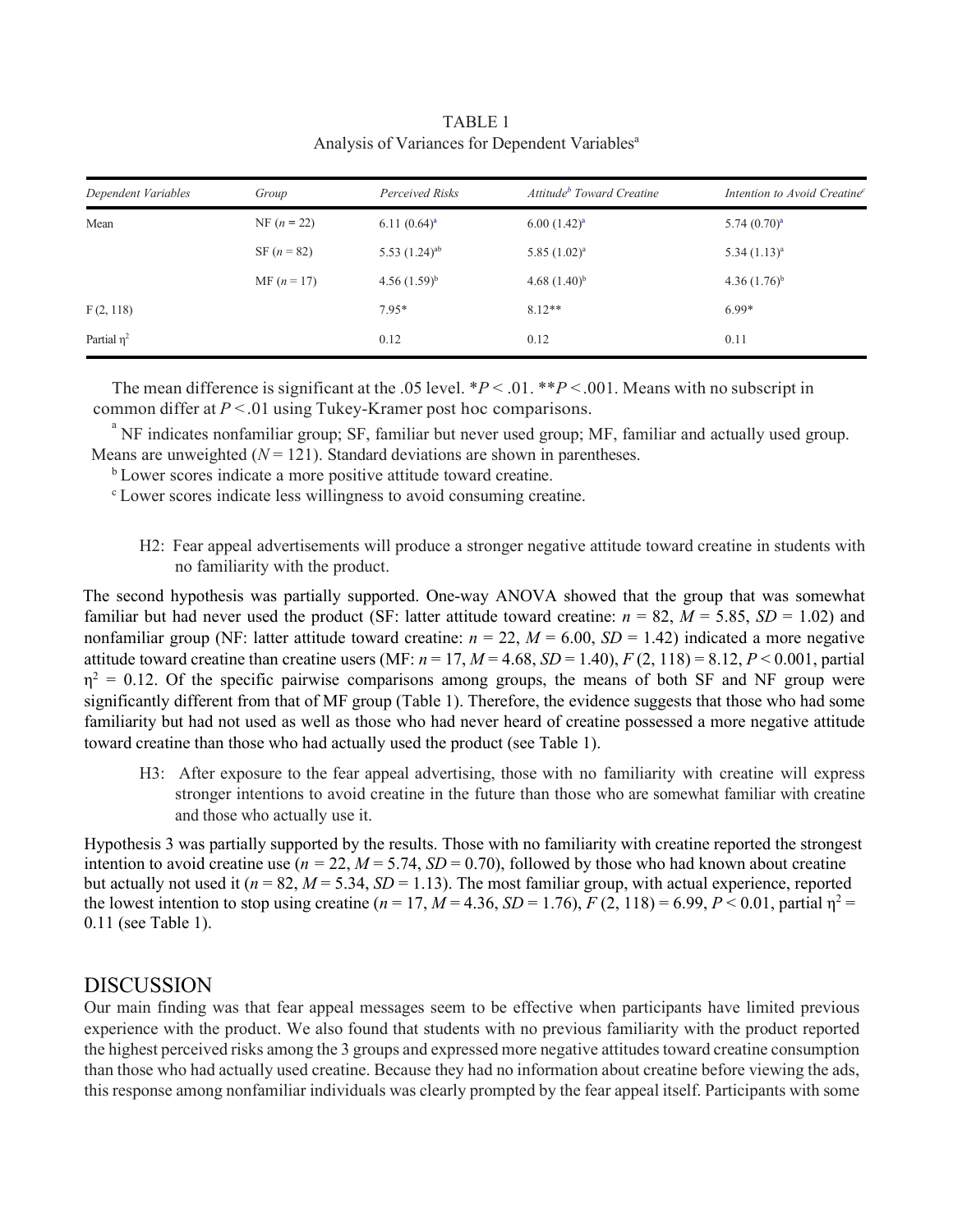of intention to avoid creatine showed effectiveness of fear appeal messages for both nonfamiliar and somewhat familiarity but no actual experience also showed greater perceived risk toward using creatine than those who had actually consumed creatine, although their levels of perceived risk did not statistically differ. In addition, the result familiar groups (se[e Table 1\)](#page-5-0).

 and efficacy of the dietary supplement as reported in the media. In addition, they may have heard inconclusive evidence about harmful side effects through media or interpersonal communication. Our results suggest that these sources of information, combined with exposure to the fear appeal ads, resulted in higher perceived risk and more Because negative attitude toward consumption was higher among those in nonfamiliar and somewhat familiar groups, we might assume that these individuals had been paying more attention to controversy about the safety negative attitudes toward creatine consumption.

 perceive high risk but are not given suggestions on as well as confidence with how to deal with the threat may adopt maladaptive behaviors such as passive avoidance or denial.<sup>6,37,38</sup> The finding of the current study seems that may explain why users perceive creatine consumption as less risky. They may derive perceived benefits from using the product, thus reducing overall threat appraisal and leading to lower protective motivation. Likewise, with regard to behavioral intentions, results show that those who are most familiar show the strongest intention to consume creatine even after exposure to fear appeal messages. On the other hand, those with no previous experience On the other hand, creatine users reported the least perceived risk, the least negative attitudes toward consumption and least intention to stop using creatine of our 3 groups. Both HBM and PMT suggest that individuals who to support this idea. Perceived benefits (intrinsic/extrinsic rewards) is another concept in the HBM and PMT<sup>33,34,38</sup> reported highest intention to avoid consumption in the future.

 The literature suggests that issue involvement based on prior experiences (e.g., smoking) could moderate the operationalized the familiarity with the issue in the context of the actual consumption of the target dietary supplement. In particular, the current study examined the effect of the level of familiarity with a product in which side effects or hazards might not be well known to the public regardless of the level of experience, unlike smoking. Therefore, it clearly showed the importance of issue familiarity largely based on prior experience in determining In fact, some studies examined the effectiveness of fear appeal messages depending on involvement with the topic. relationship between fear appeals in messages and persuasion outcomes.<sup>9</sup> The current study specifically fear appeal effectiveness on specific target audiences, as well as providing theoretical support to fear appeals models such as PMT.

 However, it is unclear whether prior experience or knowledge would yield different responses depending on varying levels of fear appeals in messages. Future studies may want to examine attitudes toward the ads to rule out properties of the ads themselves that may affect message processing although the study tried to control this effect by exposing all of the participants to identical stimuli. However, repetition might have reinforced research should control this effect by varying levels of fear and information. The effect of source credibility<sup>51</sup> should also be considered. negative responses because we showed participants the same verbal fear appeal message in all 3 ads.<sup>50</sup> Future

 Some limitations should be further addressed. Though the present study shows fear appeals to be effective in the short term, the literature is relatively pessimistic about their long-term effectiveness.<sup>52</sup> The present study could be enhanced by adding a follow-up survey to determine how much of the ad content participants can recall and to determine whether attitude change and behavioral intention stand the test of time. As briefly indicated in the Methods section, our study is prone to the issue of the small sample size, especially for the nonfamiliar and most familiar groups. Therefore, we do not have much information about those 2 groups. Due to the nature of the experimental setting, our results are not generalizable to creatine users as a whole. Results may vary depending on the demographics of the experimental group when it is replicated. In addition, the pre- and posttest design of the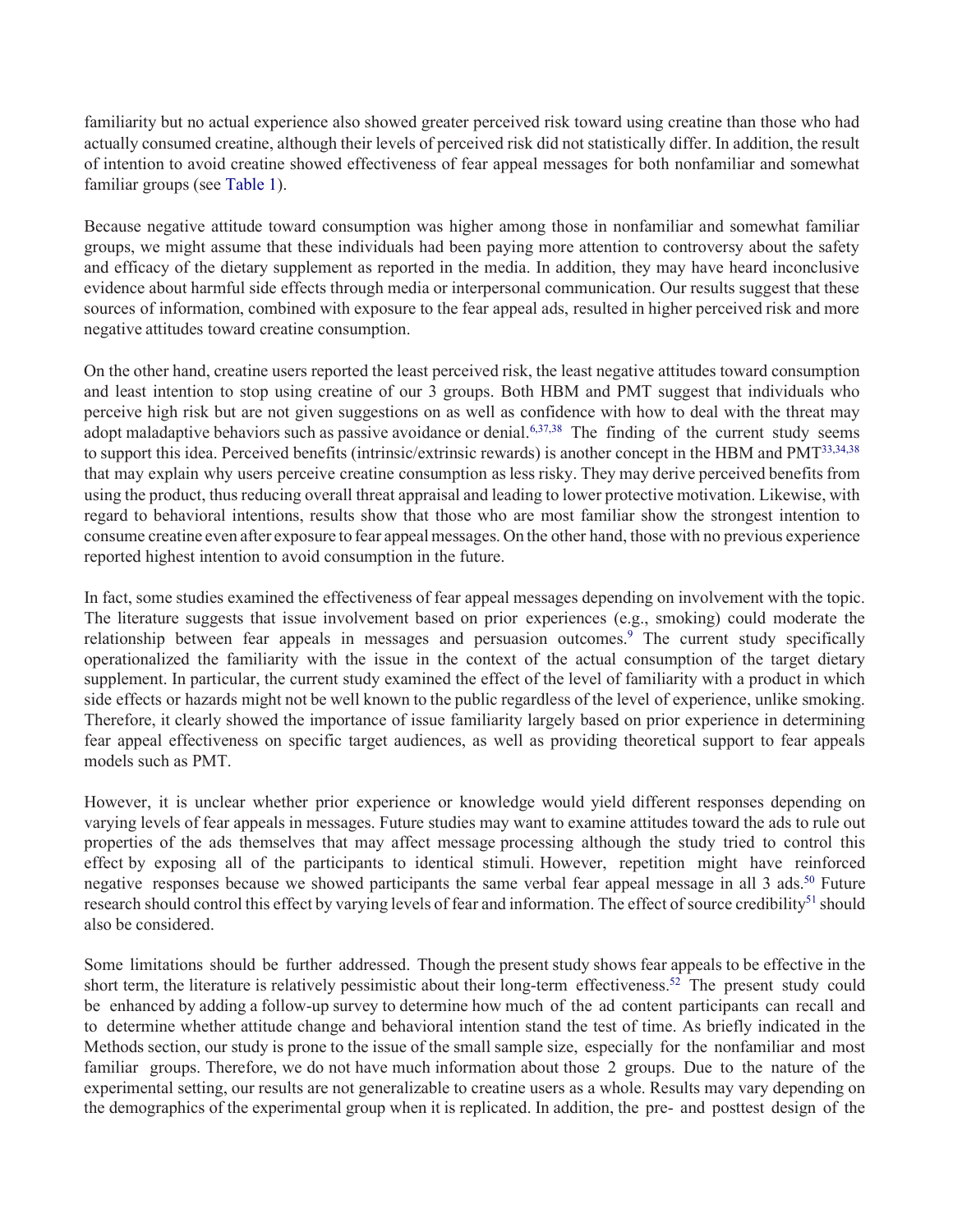experiment might be vulnerable to measurement sensitization, which might tend to inflate the negative attitude toward creatine for all of the study groups.<sup>50</sup>

 Finally, we did not look at gender as a variable because so few women in our study reported using creatine. However, in health campaigns focused on other dietary supplements, fear appeal messages may result in different outcomes for males and females because significant differences in preferences for certain dietary supplements may produce different levels of familiarity and relevant knowledge. More research is needed on the types of fear appeals that work best with each of these groups to help devise appropriate campaigns for each gender.

## TRANSLATION TO HEALTH EDUCATION PRACTICE

 Recent studies have addressed the importance of health education to prevent young adults from relying heavily on risks.<sup>53</sup> However, a strong desire to add muscle in a short time may lead vulnerable individuals to take a product various dietary supplements.<sup>11</sup> Intake of such supplements according to label directions may not pose serious or even multiple products, exceeding the suggested dose. Thus, as the current study clearly suggests, health education efforts should be aimed at young adults and adolescents to urge them to refrain from consuming unverified dietary supplements in the first place.

 Early education is essential because peer influence governs behaviors of this age group in a form of peer norms.<sup>54</sup> Young adults and adolescents may be easily convinced by their peers' beliefs and behaviors. To belong to the peer group, they behave in similar ways. Consumption of dietary supplements among those in this age group is under strong peer influence.<sup>55</sup> In fact, females more than males reported a greater use of dietary supplements, especially for weight loss.<sup>11,14</sup> Because most weight loss products have not been scientifically proven to be safe,<sup>28</sup> young females should be cautious about dependence on these dietary supplements. Health educators can direct this age group to form correct norms regarding dietary supplement consumption so that sharing their experiences with products does not contribute to misuse of those products. Thus, health educators should develop effective campaign strategies for nonfamiliar consumers first, followed by those who are somewhat familiar with these products. They should emphasize scientific facts to counteract misperceptions of dietary supplement products.

 For those who already consume large amounts of dietary supplements, the education should focus on self-efficacy to regulate their behavior. As the findings of the current study suggest, providing threatening information about potential side effects from misuse is not likely to be effective. As behavior change models suggest,<sup>35,36,56</sup> it is critical to offer young adults tangible ideas to increase their confidence in dealing with pressures to consume dietary supplements. It might be helpful to let them refute anecdotal evidence obtained from their peers<sup>57</sup> rather than simply exposing them to efficacious information.

 Furthermore, our findings suggest the need to reevaluate restrictions on advertising and marketing for dietary effects.<sup>24</sup> Policy evaluation is critical to adolescents, young adults, and females in particular. Previous research on effectiveness and safety of dietary supplement use for these particular age groups<sup>53</sup> is limited beyond those that report strong inclination to consume a variety of dietary supplements for quick performance enhancement. supplements and for significant policy deliberations to address oversight beyond the current Food and Drug Administration regulations based on DSHEA. Bombarded constantly by advertisements, young adult consumers may be easily swayed by false information instead of seeking accurate information about effectiveness and side Health educators can fulfill their role with active involvement in the policy formation process (e.g., the National Commission for Health Education Credentialing)[.58,59](#page-10-9)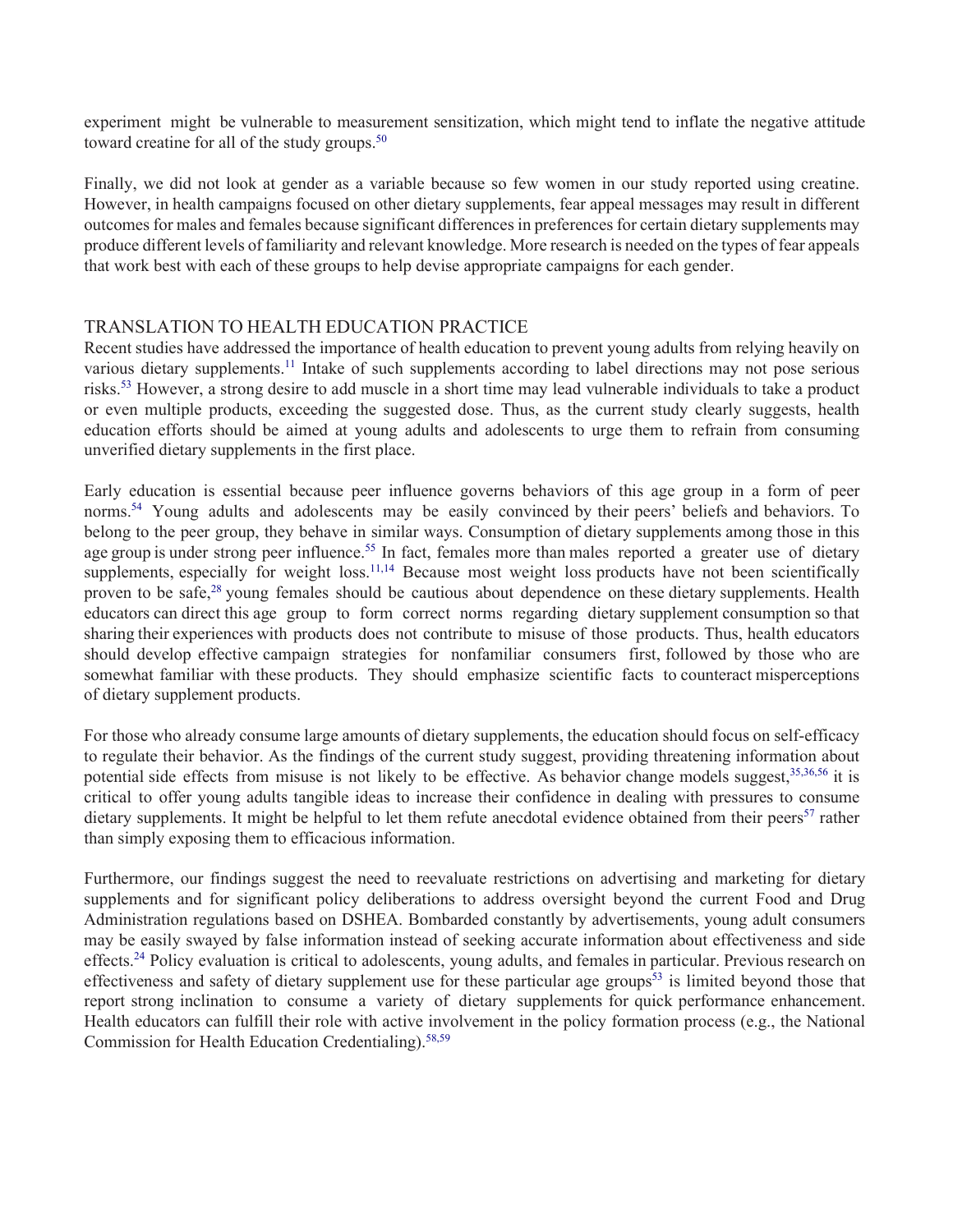#### REFERENCES

<span id="page-8-1"></span><span id="page-8-0"></span>1. Arnold CL, Davis TC, Berkel HJ, Jackson RH, Nandy I, London S. Smoking status, reading level, and knowledge of tobacco effects among low-income pregnant women. *Prev Med.* 2001;32:313-320.

2. Peters G-JY, Ruiter RAC, Kok G. Threatening communication: a critical re-analysis and a revised metaanalytic test of fear appeal theory. *Health Psychol Rev.* 2013;7(Suppl 1):S8-S31.

 3. Schoenbachler DD, Whittler TE. Adolescent processing of social and physical threat communications. *J Advert.* 1996;25(4):37-54.

4. Quinn V, Meenaghan T, Brannick T. Fear appeals: segmentation is the way to go. *Int J Advert.* 1992;11:355- 366.

<span id="page-8-2"></span> 5. de Hoog N, Stroebe W, de Wit JBF. The impact of vulnerability to and severity of a health risk on processing and acceptance of fear-arousing communications: a meta-analysis. *Rev Gen Psych.* 2007;11:258-285.

 6. Witte K. Putting the fear back into fear appeals: the extended parallel process model. *Commun Monogr.*  1992;59:329-349.

7. Witte E, Allen M. A meta-analysis of fear appeals: implications for effective public health campaigns. *Health Educ Behav.* 2000;27:591-615.

<span id="page-8-13"></span> 8. Hamilton G, Cross D, Resnicow K. Occasional cigarette smokers: cue for harm reduction smoking  education. *Addict Res Theor.* 2000;8:419-437.

<span id="page-8-3"></span> 9. Chan CF. The anti-smoking advertising campaign in Hong Kong: communication and attitudinal perspectives.  *Int J Advert.* 1991;10:349-357.

<span id="page-8-4"></span> 10. Flora SR. Behavioral effects of sport nutritional supplements: fact or fiction? In: Luiselli JK, Reed DD, eds.  *Behavioral Sport Psychology*. Vol 7. New York, NY: Springer; 2011;211-226.

 11. Buell JL, Franks R, Ransone J, Powers ME, Laquale KM, Carlson-Phillips A. National athletic trainers'  association position statement: evaluation of dietary supplements for performance nutrition. *J Athl Train.*  2013;48:124-136.

<span id="page-8-5"></span>12. Molinero O, Márquez S. Use of nutritional supplements in sports: risks, knowledge, and behavioural-related factors. *Nutr Hosp.* 2009;24 (2):128-134.

 13. DeLorme DE, Huh J, Reid LN, An S. Dietary supplement advertising in the US: a review and research agenda. *Int J Advert.* 2012;31:547-477.

<span id="page-8-12"></span><span id="page-8-10"></span><span id="page-8-7"></span>14. McDowall JA. Supplement use by young athletes. *J Sport Sci Med.* 2007;6:337-342.

15. Hoyte CO, Albert D, Heard KJ. The use of energy drinks, dietary supplements, and prescription medications by United States college students to enhance athletic performance. *J Commun Health.* 2013;38:575-580.

<span id="page-8-6"></span>16. Bosco C, Tihanyi J, Pucspk J, et al. Effect of oral cratine supplementation on jumping and running performance. *Int J Sport Med.* 1997;18:369-372.

 17. Bemben MG, Lamont HS. Creatine supplementation and exercise performance: recent findings. *Sport Med.*  2005;35(2):107-125.

<span id="page-8-8"></span>18. Williams DM, Anderson ES. Social cognitive predictors of creatine use versus non-use among male, undergraduate, recreational resistance trainers. *J Sport Behav.* 2004;27(2):170-183.

 19. Jäger R, Purpura M, Shao A, Inoue T, Kreider RB. Analysis of the efficacy, safety, and regulatory status of novel forms of creatine. *Amino Acids.* 2011;40:1369-1383.

<span id="page-8-9"></span>20. Sports nutrition and weight loss report. *Nutr Bus J*. NewHope360 Website. [http://newhope360.com/site](http://newhope360.com/site-files/newhope360.com/files/uploads/2013/05/SNWL_Executive%20Summary%20and%20ToC.pdf)[files/newhope360.com/files/uploads/ 2013/05/SNWL\\_Executive%20Summary%20and%20ToC.pdf.](http://newhope360.com/site-files/newhope360.com/files/uploads/2013/05/SNWL_Executive%20Summary%20and%20ToC.pdf) Published 2013. Accessed March 18, 2014.

 21. Cooper R, Naclerio F, Allgrove J, Jimenez A. Creatine supplementation with specific view to exercise/sports performance: an update. *J Int Soc Sport Nutr.* 2012;9:33.

<span id="page-8-11"></span> 22. Groeneveld GJ, Beijer C, Veldink JH, Kalmijn S, Wokke JH, van den Berg LH. Few adverse effects of longterm creatine supplementation in a placebo-controlled trial. *Int J Sport Med.* 2005;26:307-313.

23. Luigi LD. Supplements and the endocrine system in athletes. *Clin Sport Med.* 2008;27:131-151.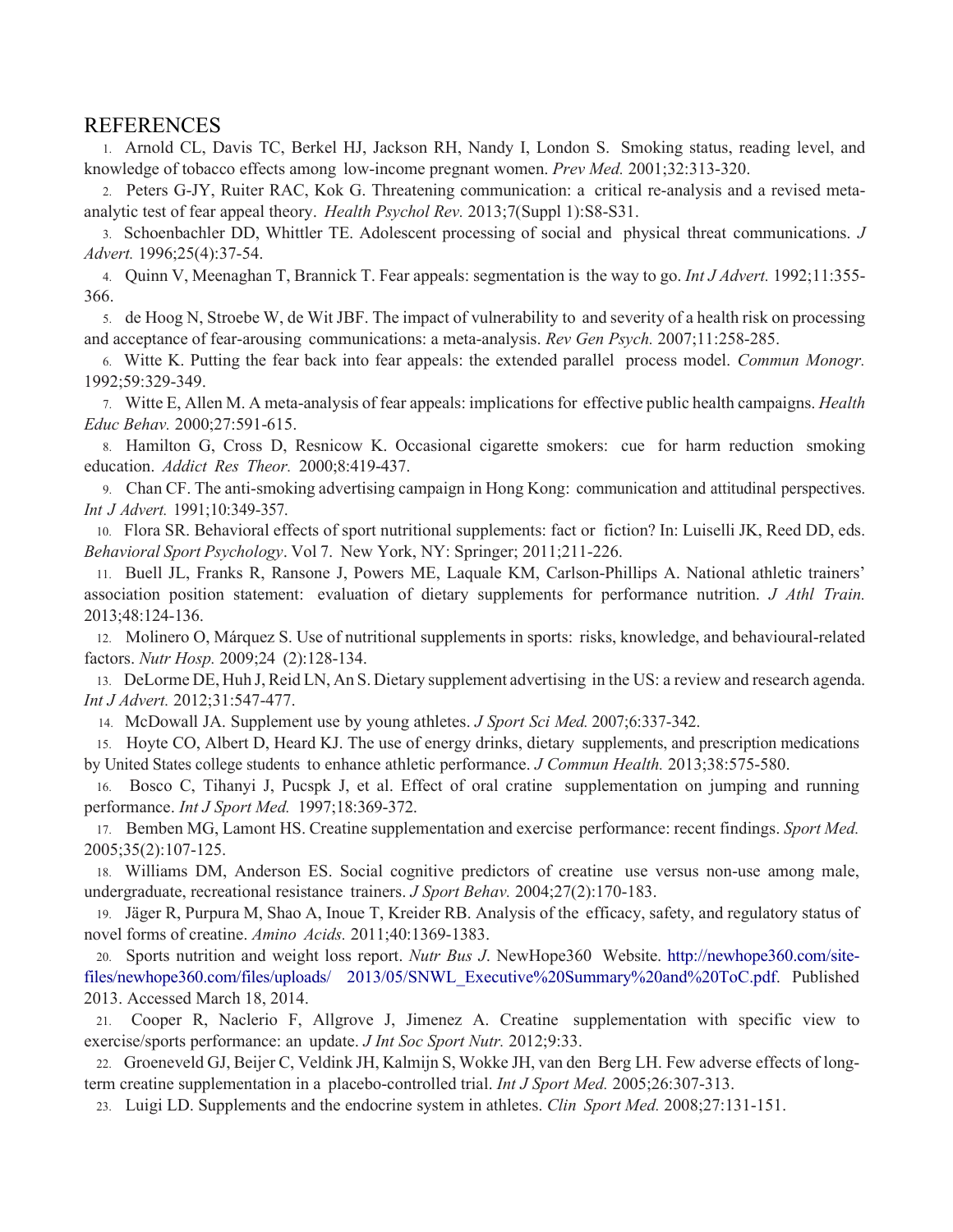<span id="page-9-14"></span>24. Poortmans JR, Francaux M. Adverse effects of creatine supplementation: fact or fiction? *Sport Med.*  2000;30(3):155-170.

25. Juhn MS, Tarnopolsky M. Potential side effects of oral creatine supplementation: a critical review. *Clin J Sport Med.* 1998;8:298-304.

26. Baume N, Mahler N, Kamber M, Mangin P, Saugy M. Research of stimulants and anabolic steroids in dietary supplements. *Scand J Med Sci Sport.* 2006;16:41-48.

<span id="page-9-12"></span>27. Metzl JD, Small E, Levine SR, Gershel JC. Creatine use among young athletes. *Pediatrics.* 2001;108:421- 425.

<span id="page-9-0"></span> 28. Koncic MZ, Tomczyk M. New insights into dietary supplements used in sport: active substances, pharmacological and side effects. *Curr Drug Target.* 2013;14:1079-1092.

29. Gore T, Bracken C. Testing the theoretical design of a health risk message: reexamining the major tenets of the extended parallel process model. *Health Educ Behav.* 2005;32:27-41.

<span id="page-9-1"></span>30. Rogers RW. A protection motivation theory of fear appeals and attitude change. *J Psychol.* 1975;91:93- 114.

<span id="page-9-7"></span>31. Maddux JE, Rogers RW. Protection motivation and self-efficacy: a revised theory of fear appeals and attitude change. *J Exp Soc Psychol.* 1983;19:469-479.

<span id="page-9-8"></span> 32. Tanner J, Day E, Crask M. Protection motivation theory: an extension of fear appeals theory in communication. *J Bus Res.* 1989;19:267-276.

<span id="page-9-2"></span>33. Rosenstock IM. The health belief model and preventive health behavior. *Health Educ Behav.* 1974;2:354- 385.

 34. Becker MH, Radius SM, Rosenstock IM, Drachman RH, Schuberth KC, Teets KC. Compliance with a medical regimen for asthma: a test of the health belief model. *Public Health Rep.* 1978;93:268-277.

<span id="page-9-13"></span>35. Strecher VJ, Rosenstock IM. The health belief model. In: Glenz K, Lewis F, Rimer B, eds. *Health Behavior and Health Education*. San Francisco, CA: Jossey-Bass; 1997;41-59.

<span id="page-9-4"></span><span id="page-9-3"></span>36. Witte K. Fear control and danger control: a test of the extended parallel process model (EPPM). *Commun Monogr.* 1994;61(2):113-132.

<span id="page-9-5"></span>37. Keller AP, Block LG. Increasing the persuasiveness of fear appeals: the effect of arousal and elaboration. *J Consum Res.* 1996;22: 448-459.

 38. Rogers RW. Cognitive and physiological processes in fear appeals and attitude change: a revised theory of protection motivation. In: Cacioppo JT, Petty RE, eds. *Social Psychophysiology: A Sourcebook*. New York, NY: Guilford Press; 1983;153-176.

<span id="page-9-6"></span>39. Milne S, Sheeran P, Orbell S. Prediction and intervention in health-related behavior: a meta-analytic review of protection motivation theory. *J Appl Soc Psychol.* 2000;30:106-143.

40. Yan Y, Jacques-Tiura AJ, Chena X, et al. Application of the protection motivation theory in predicting cigarette smoking among adolescents in China. *Addict Behav.* 2014;39:181-188.

 41. Rogers RW, Deckner W, Mewborn CR. An expectancy-value theory approach to the long-term modification  of smoking behavior. *J Clin Psychol.* 1978;34:562-566.

42. Lwin MO, Stanaland AJS, Chan D. Using protection motivation theory to predict condom usage and assess HIV health communication efficacy in Singapore. *Health Commun.* 2010;25:69-79.

<span id="page-9-11"></span> 43. Tanner JF, Hunt JB, Eppright DR. The protection motivation model: a normative model of fear appeals.  *J Marketing.* 1991;55: 36-45.

<span id="page-9-9"></span> 44. McMath BF, Prentice-Dunn S. Protection motivation theory and skin cancer risk: the role of individual differences in responses to persuasive appeals. *J Appl Soc Psychol.* 2005;35:621-643.

 45. Rippetoe PA, Rogers RW. Effects of components of protection-motivation theory on adaptive and maladaptive coping with a health threat. *J Pers Soc Psychol.* 1987;52:596-604.

<span id="page-9-10"></span>46. Greening L, Stoppelbein L. Young driver's health attitudes and intentions to drink and drive. *J Adolescent Health.* 2000;27:94-101.